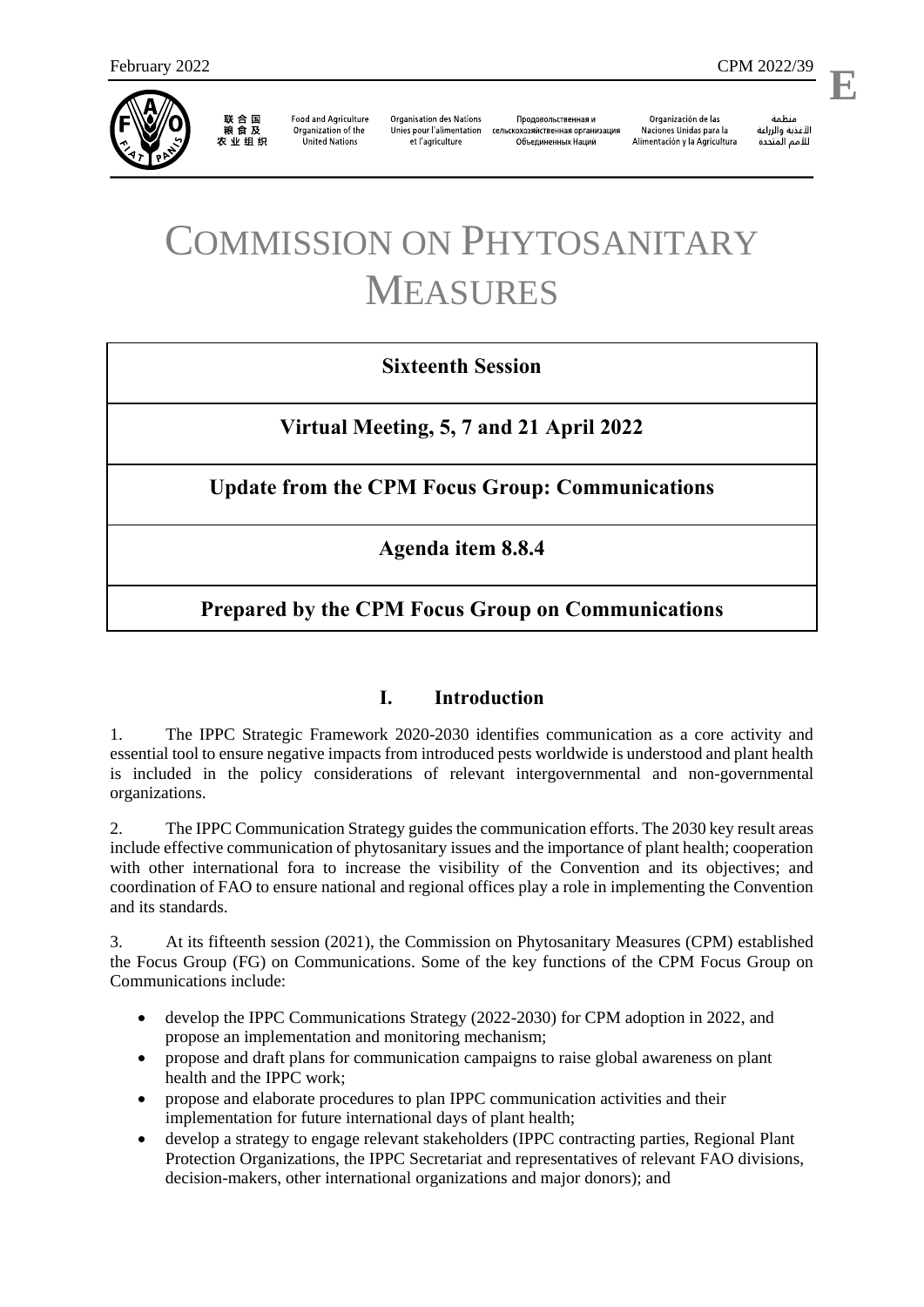map potential donors to solicit and help mobilising resources for the implementation of the IPPC Communication Strategy.

#### **II. Progress update**

4. The CPM FG on Communications held its first meeting in September, after the CPM Bureau reviewed and endorsed the profiles submitted by IPPC contracting parties (CPs) and stakeholders. The Focus Group is currently composed of ten members with relevant skills and experience in communications and knowledge of the IPPC and its activities and will remain effective until CPM-17 (2023), subject to possible subsequent CPM Bureau decisions on extending its mandate. CPM Focus Group members recommended the election of a Chairperson and a Co-Chairperson, one subject-matter expert and one person with a strong background in communication respectively. The group elected Ms Lihong ZHU (New Zealand) as Chairperson and Mr James STAPLETON (CGIAR) as Co-Chairperson of the Group. Membership from the North American region is still vacant following the transfer of the appointed representative from Canada.

5. The IPPC Secretariat coordinated the preparation of seven CPM FG meetings on 3, 15, 28 September, 27 October, 15 November, 9 December 2021 and 20 January 2022. CPM FG members reviewed the Terms of Reference and the background documentation, including the IPPC Strategic Framework 2020-2030, the IPPC communications strategy 2013-2018, the IYPH communication strategy and action plan, the communication reports to CPM from 2016 to 2021, the IYPH digital reports and updates on the development agenda items already underway.

6. The FG agreed on four high-level strategic communication objectives after considering the IPPC strategic objectives, recommendations from the previous communication strategy and the IPPC Strategic Framework 2020-2030. It was agreed that the new eight-year communication strategy should enhance IPPC's visibility, engagement and impact.

7. The CPM FG on Communications is expecting to finalise the structure of the IPPC Communication Strategy 2022-2030 in the coming weeks while refining the key components.

8. The CPM FG also discussed the opportunity of presenting the draft IPPC Communication Strategy 2022-2030 for CPM adoption in 2022. The FG concluded that given the late establishment of the FG, more time is required to ensure a robust communication strategy guiding the IPPC communication efforts for the next eight years, and a one-year extension would allow the CPM FG on Communications to seek input and feedback from the CPM Bureau, Strategic Planning Group and contracting parties with a more comprehensive approach.

9. An important role of the CPM FG on Communications is to support the implementation of the IPPC Strategic Framework 2020-2030. The CPM FG Communications Chairperson participated in a meeting of the CPM FG on the implementation of the IPPC Strategic Framework 2020 – 2030 Development Agenda Items (SFDAI) to improve coordination between the SFDAI implementation and the IPPC Communication Strategy, which should support one another. The CPM FG on Communications may also provide additional inputs in establishing the IPPC annual themes and supporting the promotion of yet to be proclaimed International Day of Plant Health, which will be also added to the new IPPC Communication Strategy.

#### **III. Strategic objectives**

Four high-level strategic objectives (SOs) are proposed for on IPPC Communication Strategy 2022- 2030, which are underpinned by a number of sub-objectives.

- SO 1: Raise global awareness of the importance and the impacts of plant health in our lives
	- a) Promote critical links of the work of IPPC to achieving United Nations' Sustainable Development Goals (SDGs1,2, 8, 12, 13, 15, 17);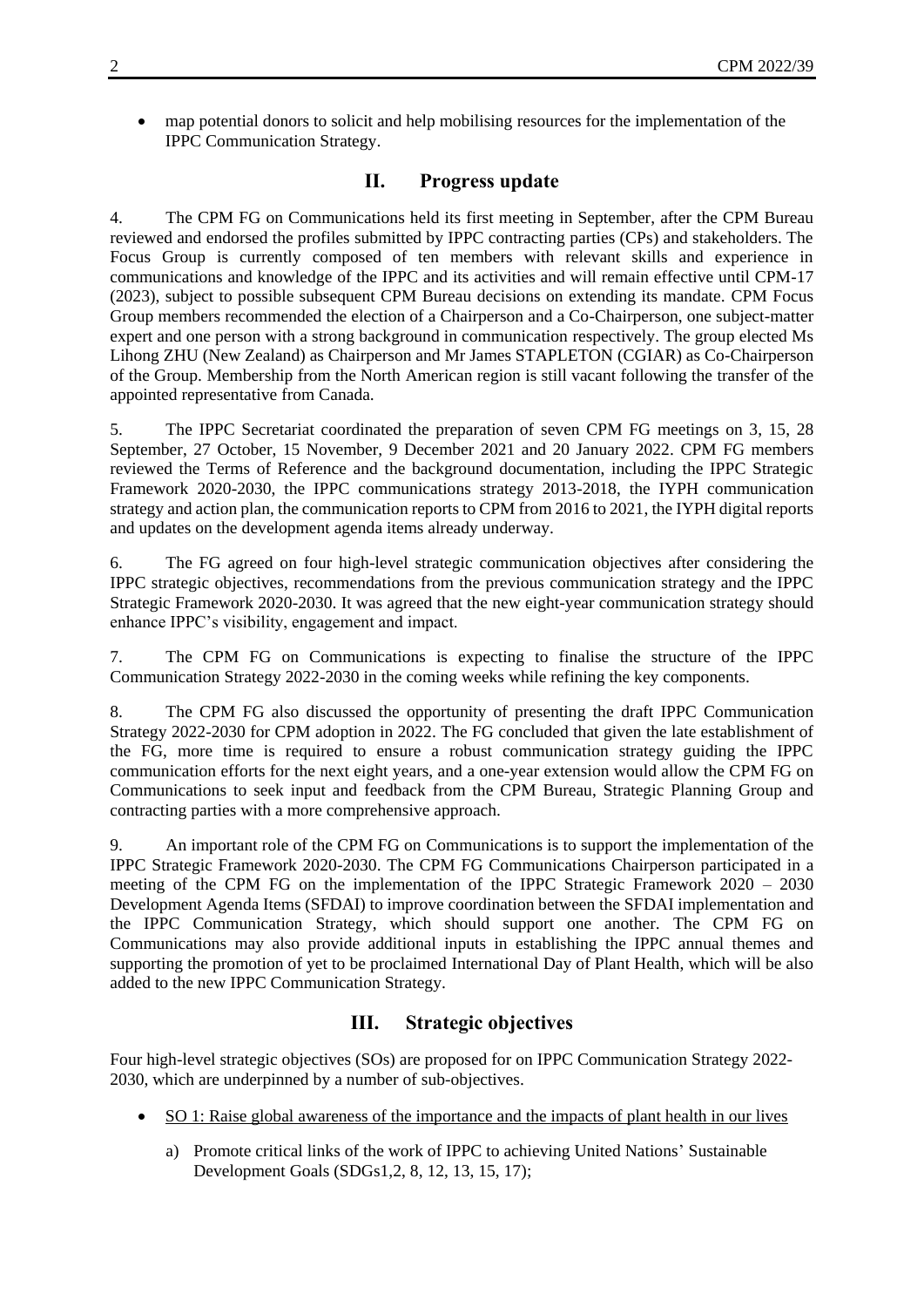- b) Strengthen the position and standing of IPPC with international fora.
- SO 2: Enhance visibility of the core and unique work of the IPPC
	- a) Standard setting for plant protection and facilitation of safe trade of plants, plant products and regulated articles – promotion and recognition of IPPC as the sole international standard setting organization for plant health by developing International Standards for Phytosanitary Measures (ISPMs) and CPM Recommendations;
	- b) Capacity development and information dissemination as a leading source of information and knowledge on plant protection;
	- c) Supporting implementation of the Convention, ISPMs and CPM recommendations; and
	- d) Leverage the vital role of National Plant Protection Organizations (NPPOs), Regional Plant Protection Organizations (RPPOs) and other key stakeholders together with the IPPC and FAO.
- SO 3: Support mobilization of resources (technical, human and financial)
	- a) Support the IPPC resource mobilization programme to reach its target audiences through clear and compelling communications.
- SO4: Create an enabling environment and process to support the implementation of the IPPC Strategic Framework 2020-2030
	- a) Prioritize annual key communication activities and improve consistency and quality of messages to a wide range of stakeholders and audiences, including supporting the implementation of IPPC Strategic Framework 2020-2030 Development Agenda;
	- b) Enhance the effectiveness of IPPC plant health communication initiatives through the establishment of a coordinated communication mechanism involving NPPOs, RPPOs and regional FAO offices.

## **IV. Audience and stakeholder mapping**

The importance of audience and stakeholder mapping is to identify the areas of concern and of common interest between IPPC and its multiple stakeholders so that we can create content and messages of relevance and resonance to them. The follow graph shows the influence and interest of different audiences and stakeholders.